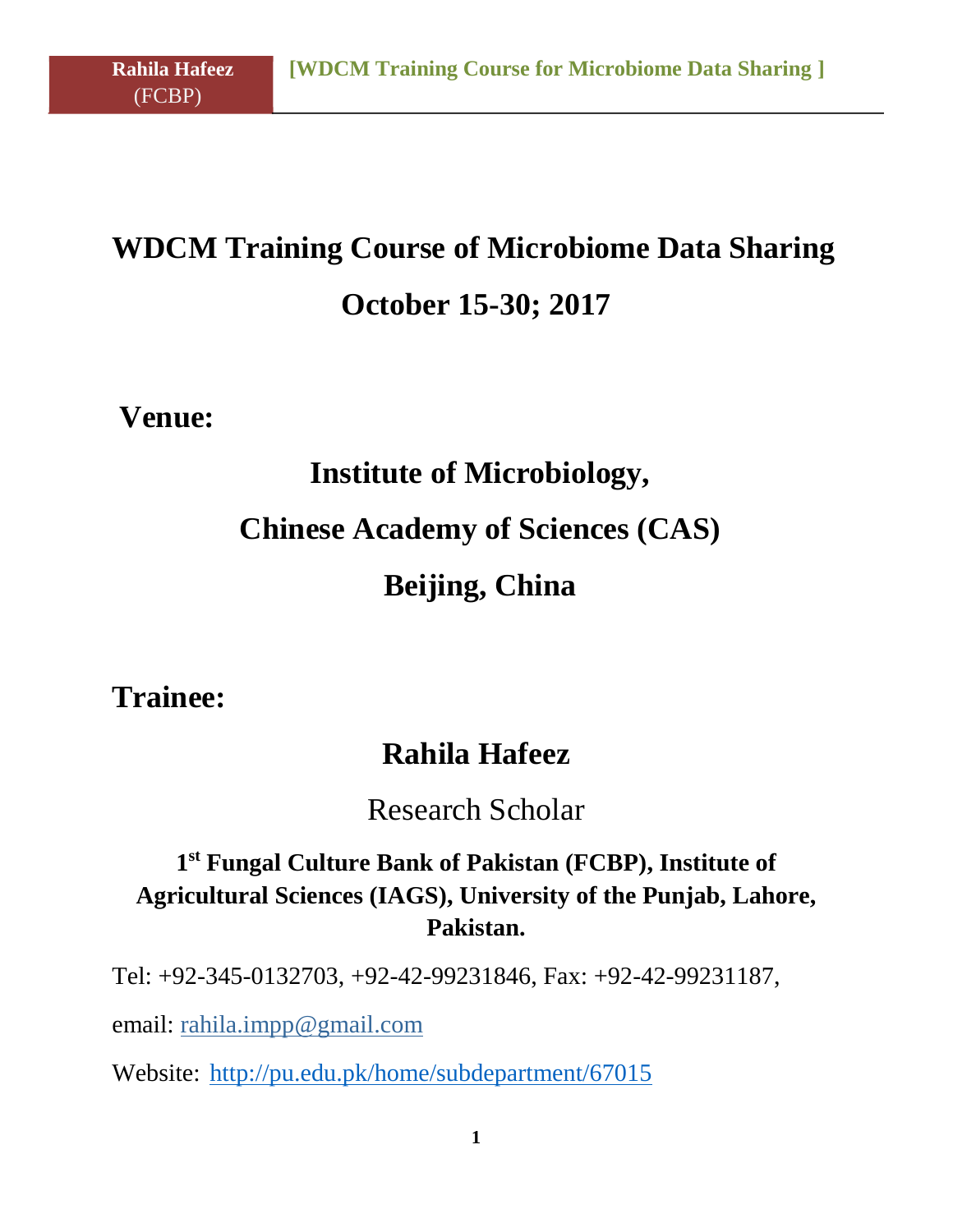(FCBP)

# **Content**

| No. | <b>Subject</b>                                        | <b>Page Number</b> |
|-----|-------------------------------------------------------|--------------------|
|     | <b>Personal Information</b>                           |                    |
|     | Abstract                                              |                    |
| 3   | Keywords                                              | 4                  |
|     | 1. Brief introduction of the culture collection       |                    |
| 5   | 2. Benefit from the training course                   | 8                  |
| 6   | 3. Suggestion on WDCM work                            | 8                  |
|     | 4. Comments or suggestion on the training course      | q                  |
| 8   | 5. Suggestion on further cooperation between WDCM and | 10                 |
|     | your collections                                      |                    |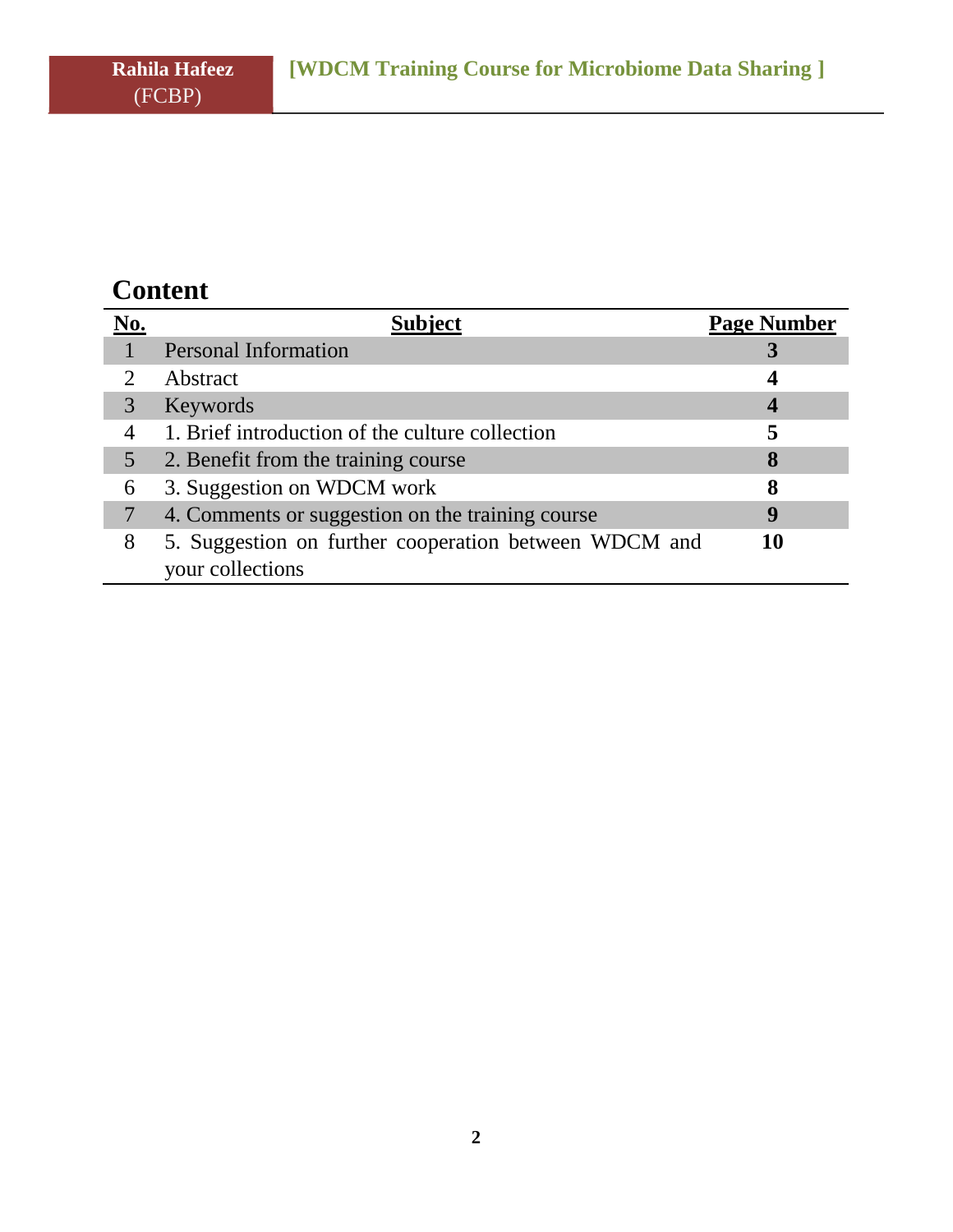### **Personal Information**

(FCBP)

I am Rahila Hafeez, Researcher at 1st Fungal Culture Bank of Pakistan (FCBP) since 2013. I did my bachelor and Masters in Agriculture (Plant Pathology) from Institute of Agricultural Sciences, University of the Punjab, Lahore Pakistan in 2008 and 2010 respectively. Currently, I am also PhD student at the same institute and working as the curator of Mycology laboratory (Taxonomy and genetics) in FCBP. My research projects focus mainly on biodiversity and enrichment, isolation, purification, identification and taxonomy of fungal strains from various plant and environmental samples. So far, I have reported several new plant pathogens and worked on antagonism, all outcomes published in reputed journals (IF 23.421). Recently I am working on biocontrol strategies through plant and microbial metabolites to control the emerging plant pathogens.

*1 st Fungal Culture Bank of Pakistan (FCBP)*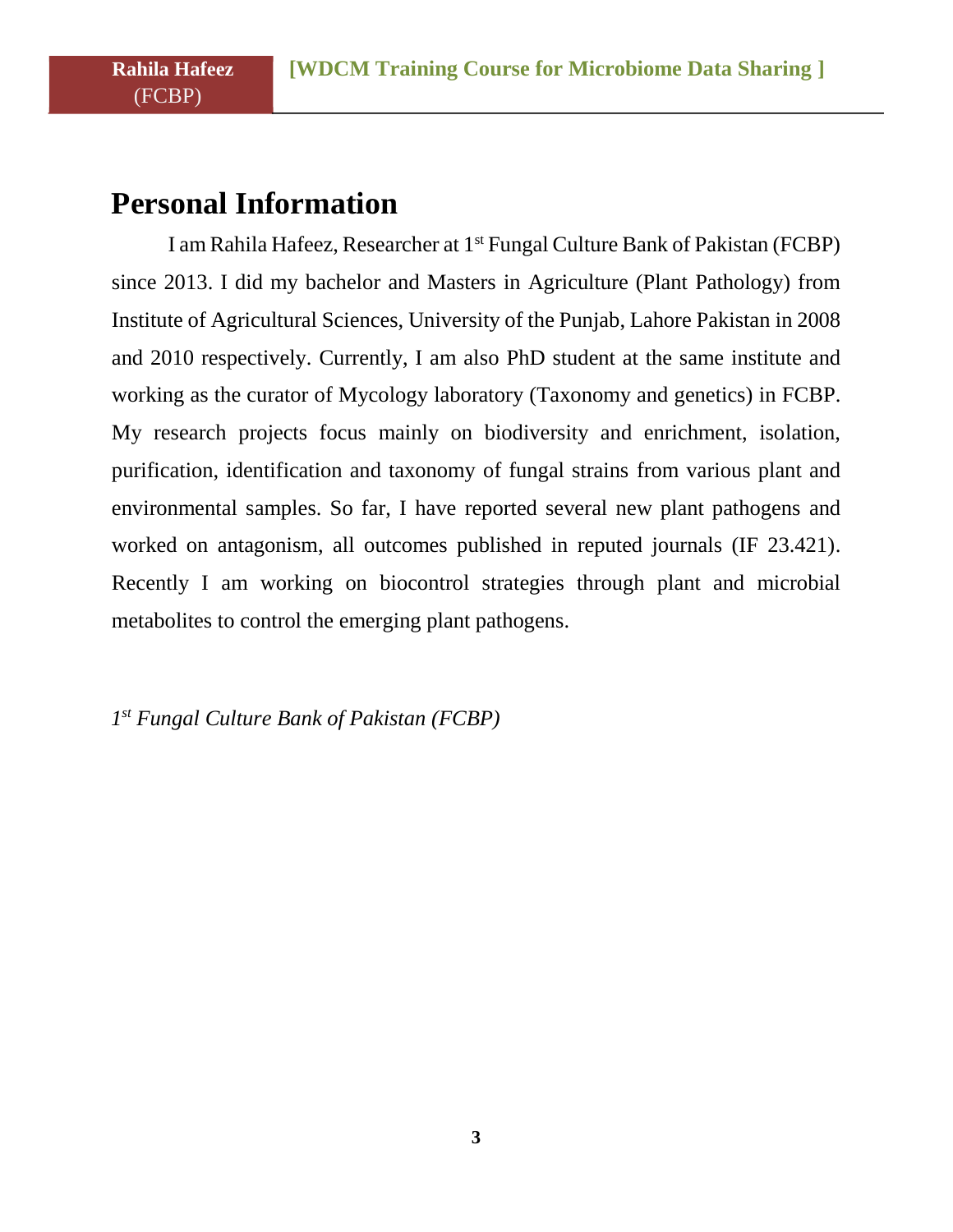# **Abstract**

(FCBP)

The training course on microbial resources information management and utilization for developing countries to better promote Microbiome Data Sharing, hosted by WFCC-MIRCEN World Data Centre for Microorganisms (WDCM) and organized by Word Federation for Culture Collection (WFCC), The Centre for Microbial Resource and Bio Data, Institute of Microbiology, Chinese Academy of Science (IMCAS) and supported by Bureau of International Co-operation Chinese Academy of Science. Fifteen researchers from developing countries including Bulgaria, Pakistan, Fiji, South Africa, India, Indonesia, Malaysia, Cuba, Chili, Morocco, Vietnam, Russia, Estonia and Thailand participated in this training course aiming to communicate about the developmental trends and technical advancement in the field of microbiome. Promoting to acquire knowledge on microbial culture collection around the world, data management system and data standards in this area and update our information regarding the main databases including WDCM, WFCC and CCINFO, GCM on-line catalogue, taxonomic rules and regulation and required ISO certificate and Bioinformatics in general. The relatively prolonged period of this training course provides participants with the opportunity of communication between scientific groups in different countries and recognition of their weakness and strength for promoting partnerships, joint projects and the networking between microbial resource centres.

#### **Keywords**

Data management system, developing countries, ISO, microbial culture collection, training course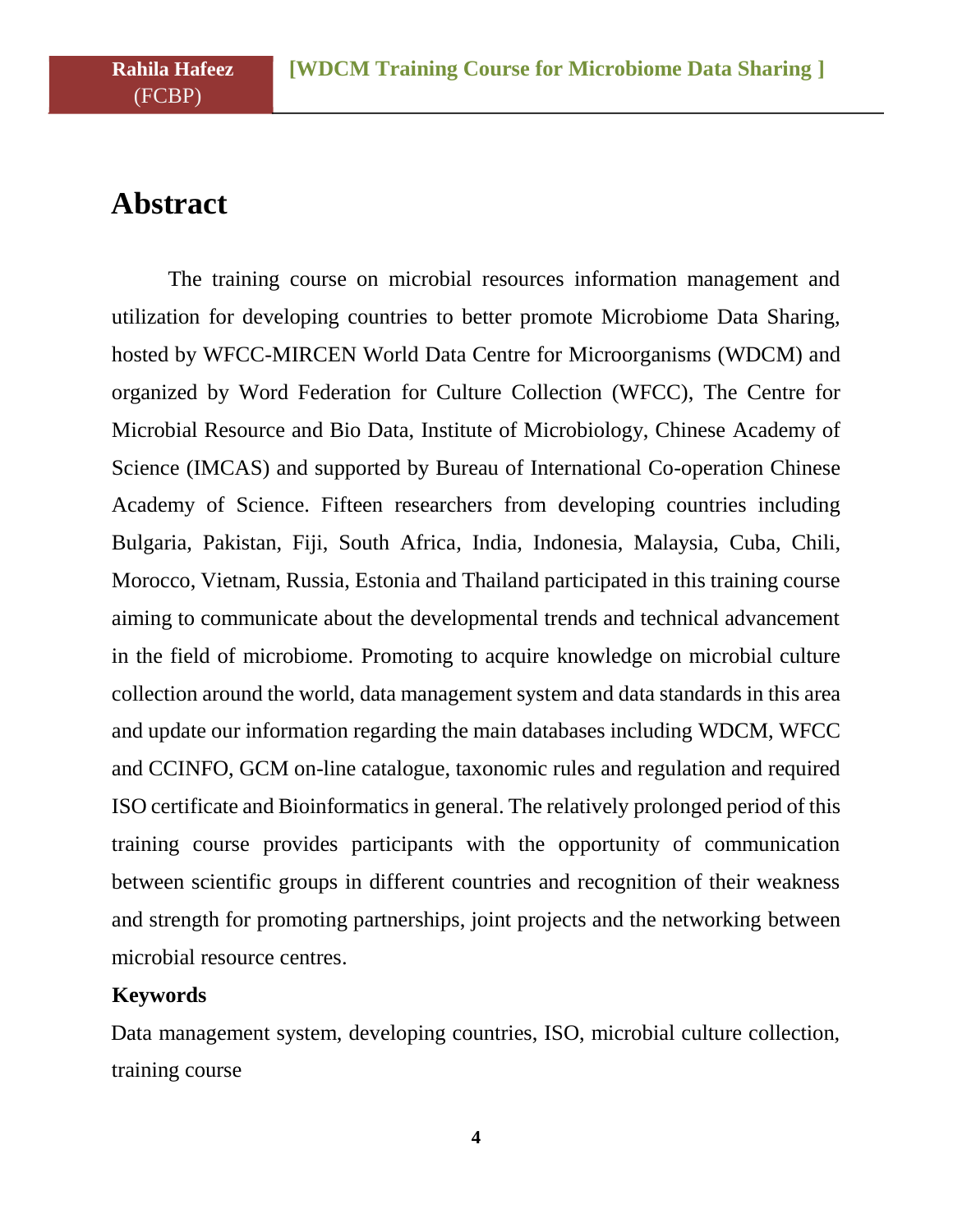### **1. Brief introduction of the culture collection**

1<sup>st</sup> Fungal Culture Bank of Pakistan (FCBP) was established in 2003 at University of the Punjab, Lahore Pakistan. FCBP started work on collection, isolation of pure culture, identification and preservation of national mycota. FCBP



started publishing Myconews, its quarterly newsletter, in July 2003. The main feature of Myconews was list of accessions in its possession under the title of "Current Inventory of FCBP - Additions. The FCBP has accumulated over 1360 accessions of fungi by now. These cultures are available to researchers and teachers throughout Pakistan at nominal cost. FCBP has also been receiving requests for bacterial cultures along with requests for fungal cultures. Hence, it also started work on bacterial cultures in late 2005 and has accumulated an inventory of more than 498 bacterial cultures by 2016.

The Curator of FCBP:

(FCBP)

- Dr Muhammad Saleem Haider (Director of Institute)
- Dr. Uzma Bashir (Fungal Taxonomy)
- Dr. Naureen Akhtar (Fungal Systematics / Taxonomy, Microbial genetics)
- Ms. Rahila Hafeez (Fungal Systematic / Taxonomy)
- Mr. Waheed Anwar (Fungal Taxonomy)
- Ms. Amna Ali (Bacterial Taxonomy)

The main purpose of FCBP is provision of cultures of Pakistani strains of fungi and bacteria for research and teaching purpose. FCBP has provided over 1130 cultures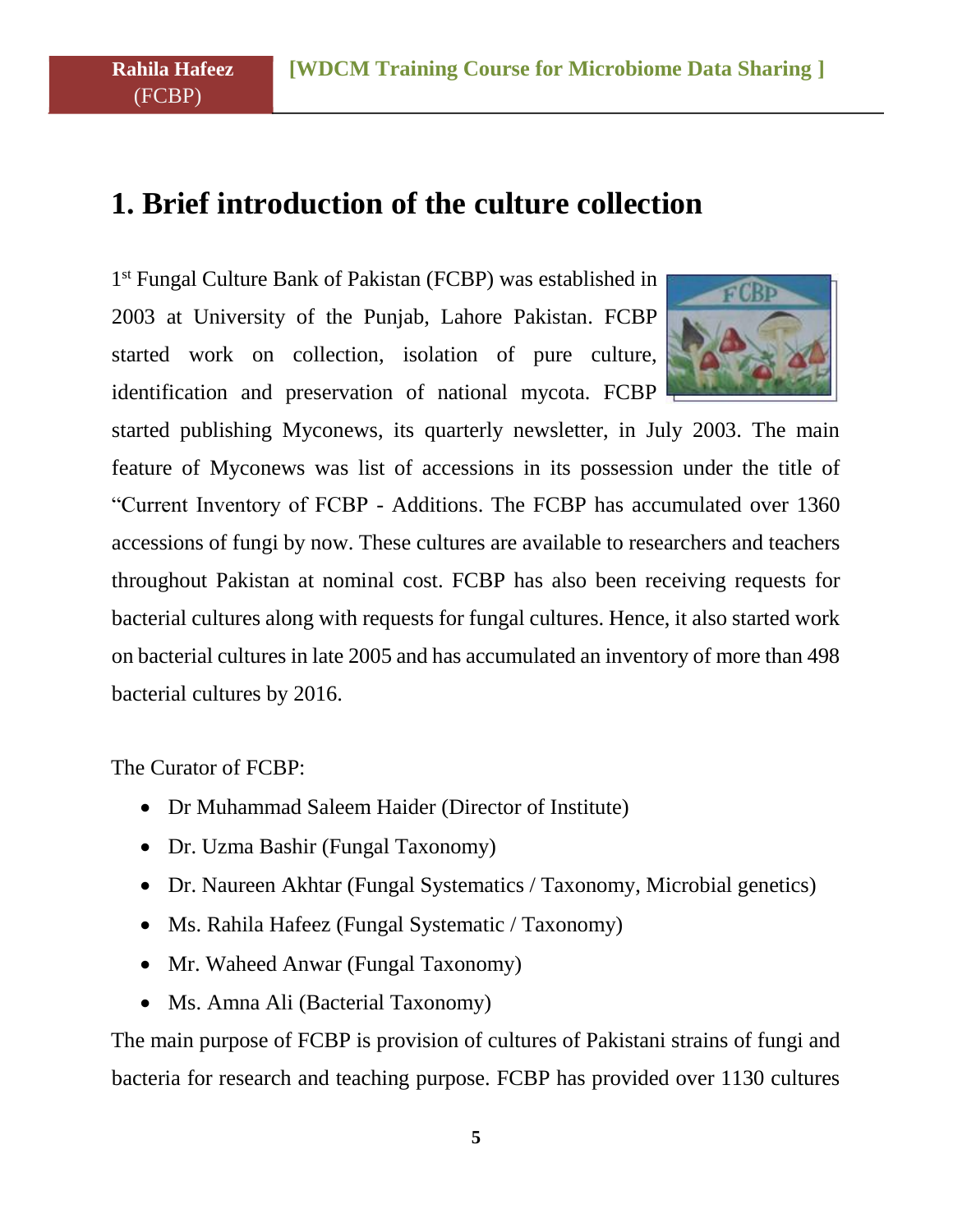of fungi of Pakistan and 300 of bacterial strains for research and teaching throughout Pakistan up to December 2016. FCBP is also providing sample processing facilities to diagnose pathogen from diseased material or any other substrate and identification on morphology and molecular (ITS) based are also provided to the research students, teachers of various universities all over the Pakistan.

FCBP is registered with the following international organizations:

- i. The World Data Centre for Microorganisms (WDCM) no. 871
- ii. World Federation of Culture Collection (WFCC)
- iii. Microbial Research Centre (MIRCEN)

Currently, FCBP is also playing vital role in the academic activities of the Institute of Agricultural Sciences (IAGS) in addition to its basic duties. Many students are benefiting from the services of FCBP. The beneficiaries are students of PhD, M.Sc. (Hons.) and B.Sc (Hons.). Apart from publishing The Agricultural News with inventory of fungal and bacterial cultures, FCBP has been publishing Research Bulletins. It has published three Research Bulletins. FCBP researchers have also published research papers in various national and international journals.

Currently efforts are in progress for up-gradation of FCBP to a National Microbial Culture Centre to include yeast along with fungi and bacteria. The innovative ideas make to possible for studying the composition and function of microbes in natural environment samples from the perspective of genome-wide, providing an important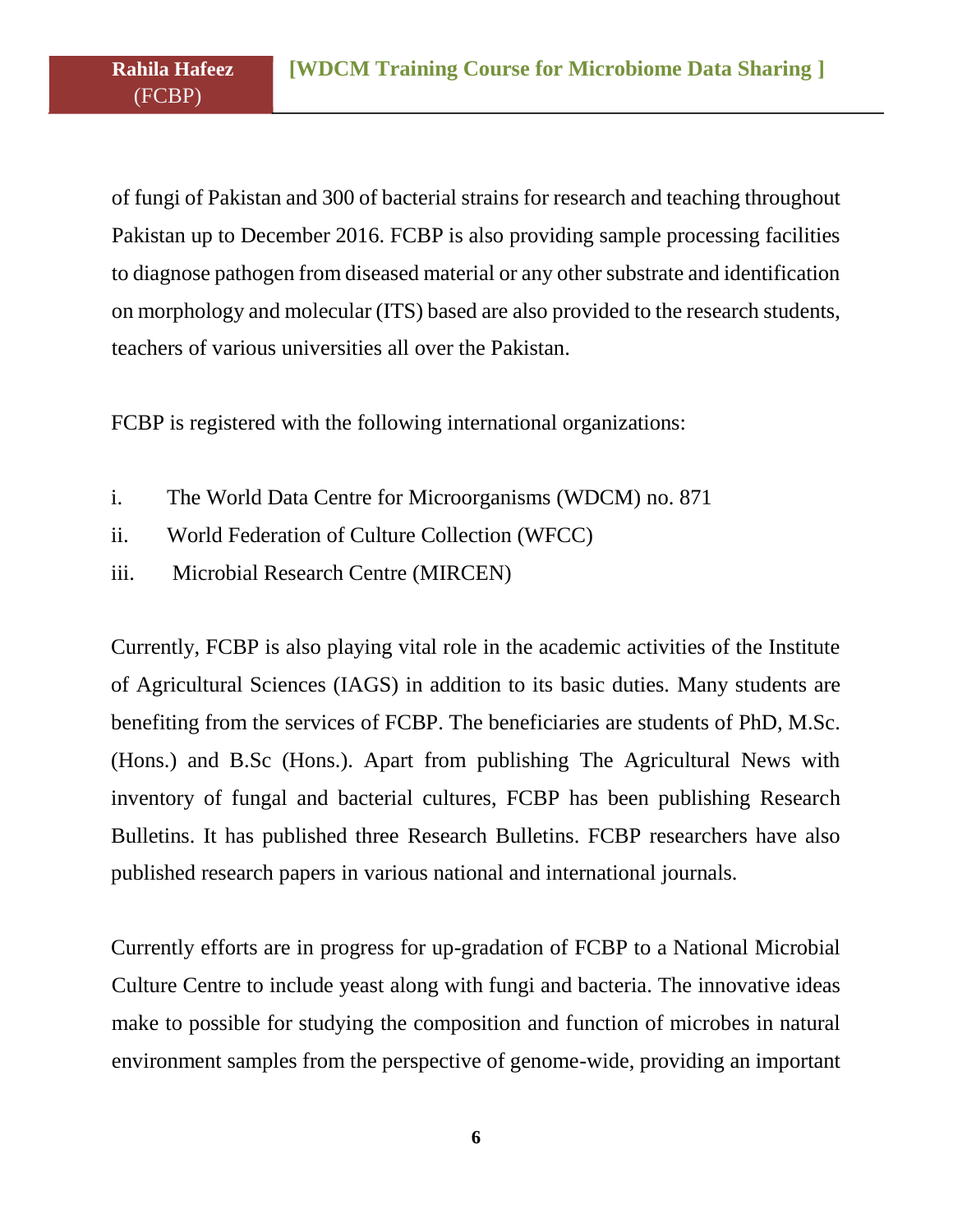means to find new genes, develop new bioactive substances, and study microbial diversity and evolution in the environment.

(FCBP)

The focus for up gradation of FCBP will be on following objectives for future prospectus:

- The centre focuses on basic research in the areas of microbial diversity, microbial taxonomy, microbial genomics and proteomics etc.
- Preservation of microbial biodiversity from niche areas as meta-genomic libraries.
- Development of new strategies for isolation and preservation of "not yet cultured" microbes.
- To provide consultation services for patent deposits, preservation, propagation, biodeterioration, industrial problems, biosystematics and microbial biodiversity issues etc.
- To establish and conduct workshops, seminars, symposia and training programs in microbial identification, preservation and advanced areas of microbial taxonomy and phylogeny.
- Establishing and developing scientific and specialized communication and interaction with related national and internationally reputed centres and banks as well as raising the scientific and research status of the Centre at national, regional and international levels.
- Systematic training of the employees for continuously strengthening their technical and specialized knowledge and skills.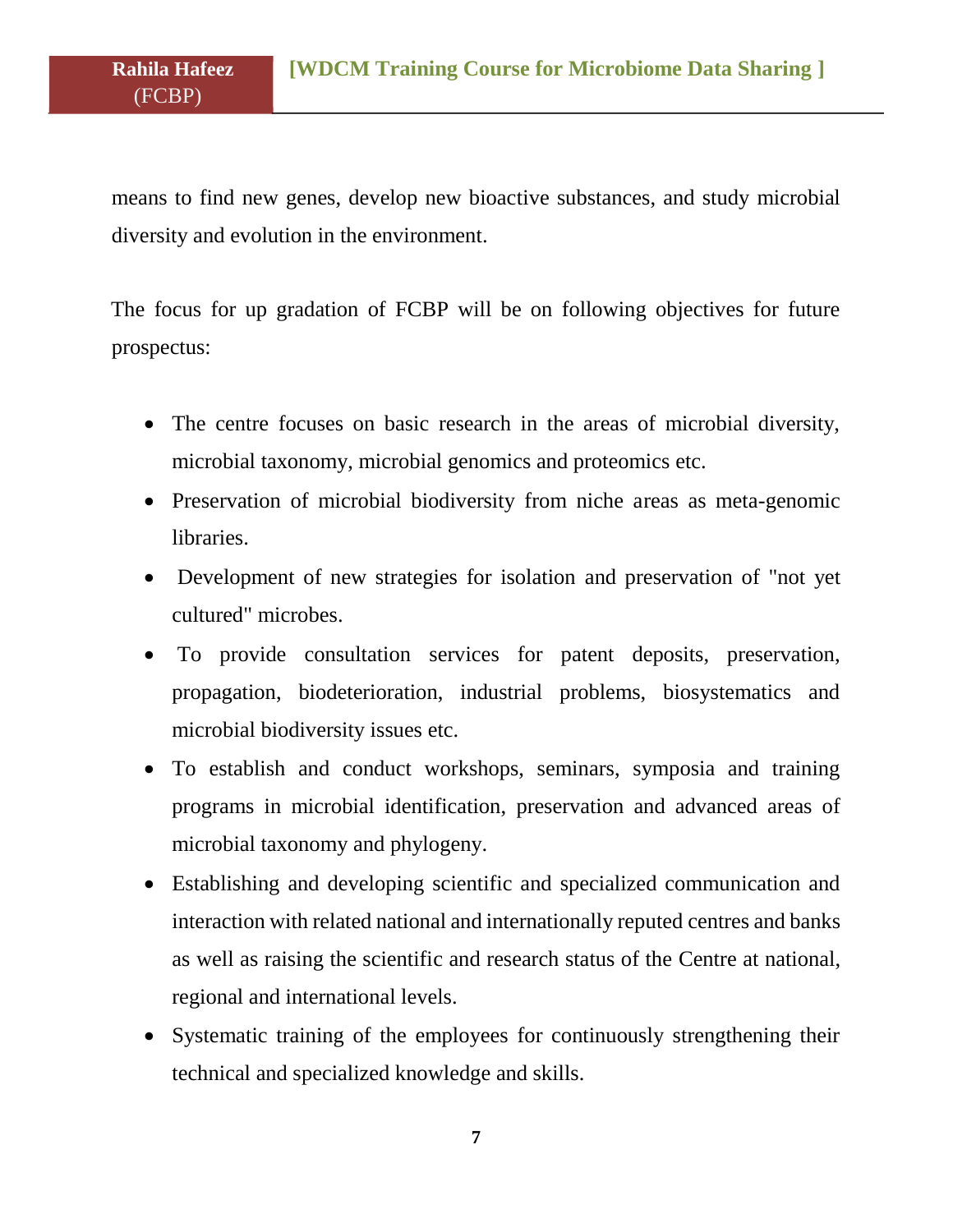### **2. Benefit from the training course**

(FCBP)

This training course is good platform for different culture collections to get together and learn different things on microbial taxonomy, systematics and bio-informatics. Lectures on genomics and taxonomy were useful. This will benefit us by giving us a platform to deposit our strain information on GCM. Participation in the training course provides me the opportunity to meet international experts from across the field and it will expand my professional horizon and strengthen my bond with the worldwide staff member of biological resource centre community of individuals and research groups.

During the training course sufficient information regarding the Fellowship Programs of the Chinese Academy of Sciences and requirement condition was provided. This could provide the opportunity for young researcher and students to conduct cooperative research at the institutes of the Chinese Academy of Sciences (CAS).

## **3. Suggestion on WDCM work**

WDCM should continue the effort of up grading data management system in culture collections around the world. It also should search for the strategies to support the small culture collection through financial sponsorship, collaboration and joint project and outsourcing services.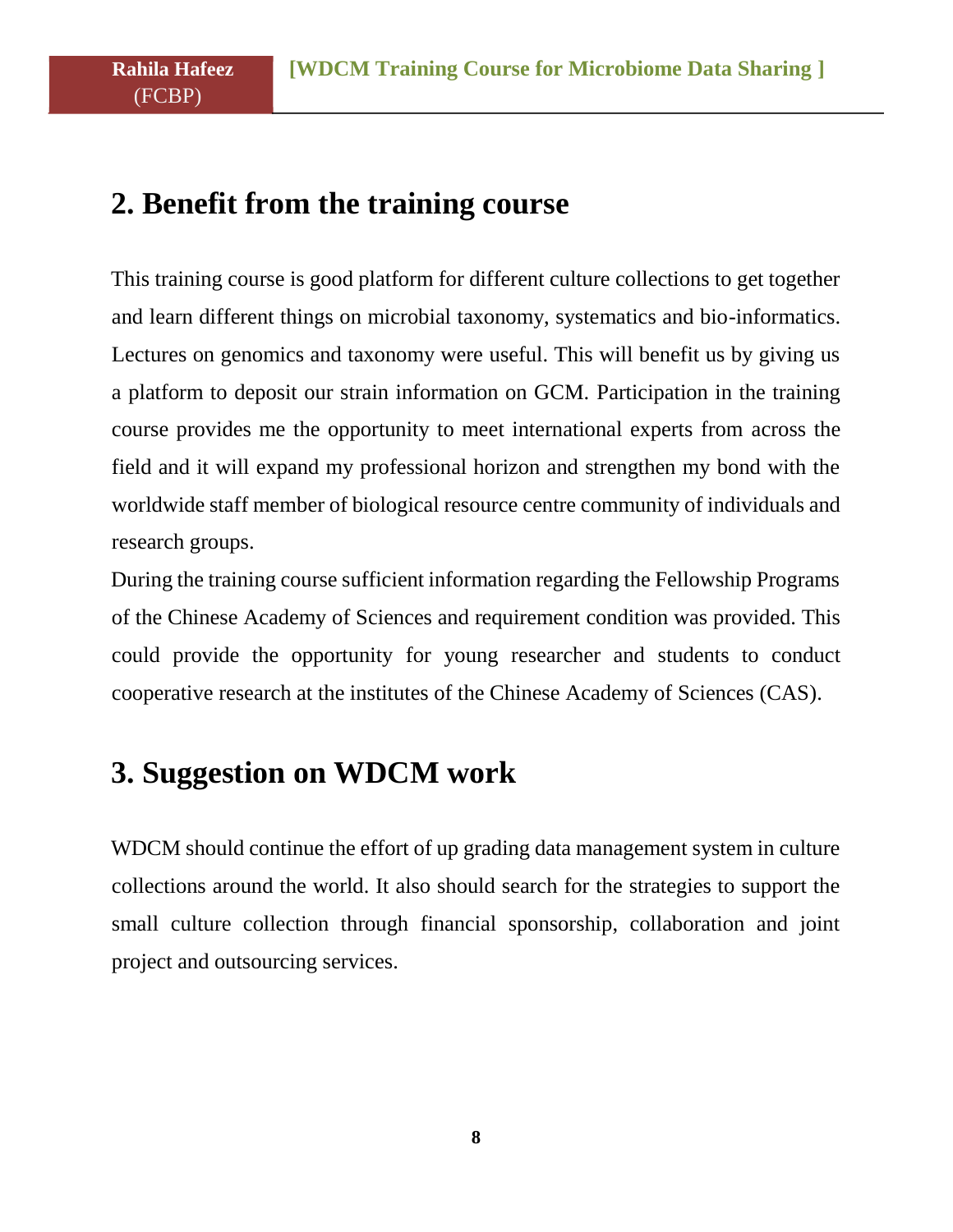## **4. Comments or suggestion on the training course**

I would like to express my gratitude to WDCM and Bureau of international cooperation Chinese Academy of Science and Dr. Juncai Ma and Miss Jianyuan Zhang for providing me the opportunity to participate in the Training Course of Microbial Resources Information Management and Utilization for Developing Countries and for sponsorship of the accommodation and allowance during the training course in Beijing.

The training course was generously sponsored by CAS. However, it seems that better organization of topic and avoiding the overlapping theme and titles could provide the opportunity to reduce the duration of course and increase the quality and the volume of information.

Most of the content of training course was theoretical information. Practical workshops regarding advance method of Isolation, Identification and preservation of microorganisms is strongly suggested.

In my opinion, Bioinformatics, metagenomics and whole genome sequence analysis are very popular topic in modern microbiology. Hand on training to analyse data related to the recent molecular technologies would be very useful for participants. Lectures followed by practice on the topic will be more beneficial for understanding the process involved.